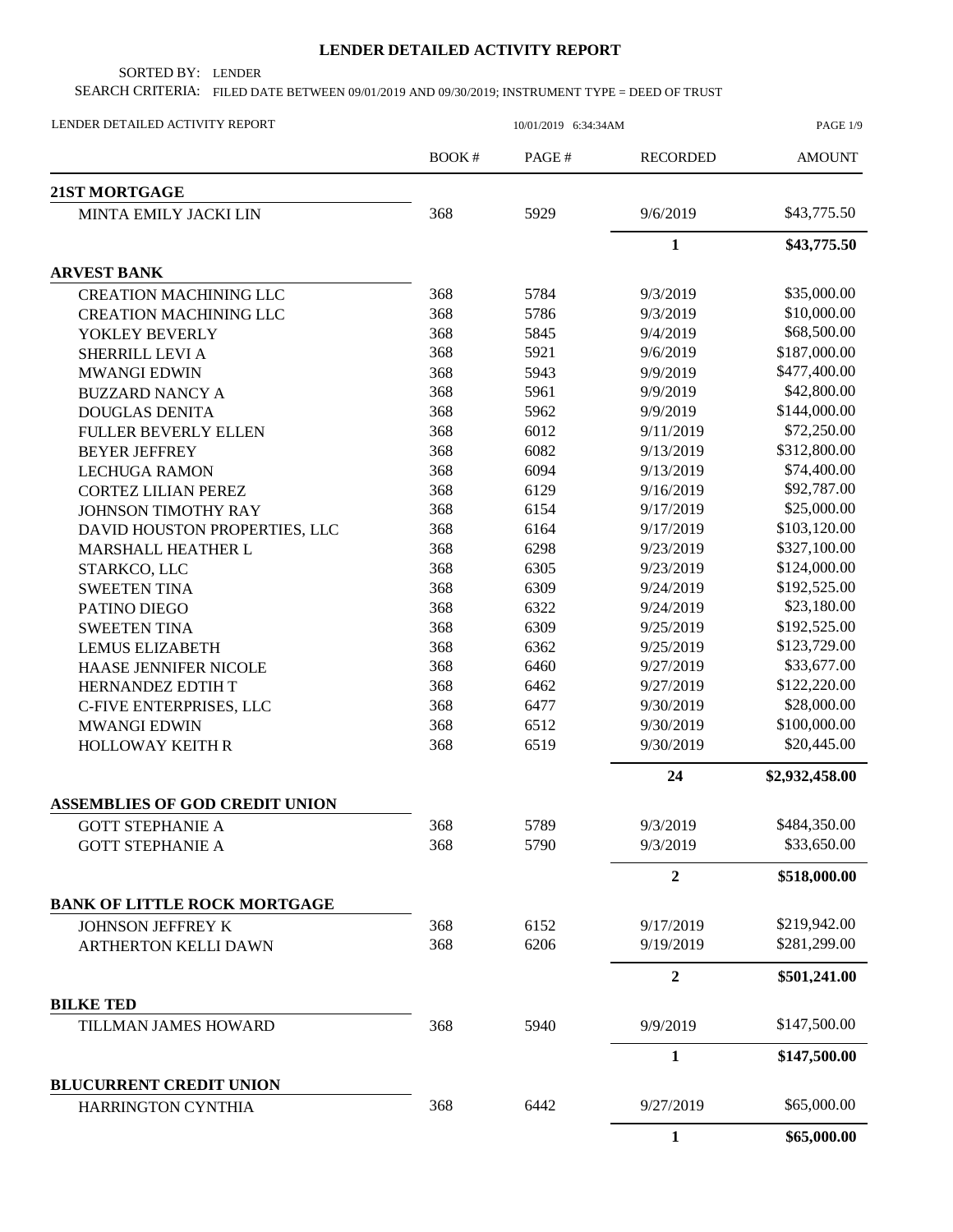| LENDER DETAILED ACTIVITY REPORT                  |       | 10/01/2019 6:34:34AM |                 |                |
|--------------------------------------------------|-------|----------------------|-----------------|----------------|
|                                                  | BOOK# | PAGE#                | <b>RECORDED</b> | <b>AMOUNT</b>  |
| <b>BROKER SOLUTIONS</b>                          |       |                      |                 |                |
| <b>JAROSZ NICHOLAS</b>                           | 368   | 6250                 | 9/20/2019       | \$91,883.00    |
|                                                  |       |                      | $\mathbf{1}$    | \$91,883.00    |
| <b>BUTLER SHIRLEY J</b>                          |       |                      |                 |                |
| <b>BATEMAN KORRIE</b>                            | 368   | 6255                 | 9/20/2019       | \$0.00         |
|                                                  |       |                      | 1               | \$0.00         |
| <b>CALIBER HOME LOANS</b>                        |       |                      |                 |                |
| <b>ADAMS BLAKE R</b>                             | 368   | 6114                 | 9/13/2019       | \$83,939.00    |
|                                                  |       |                      | 1               | \$83,939.00    |
| <b>CHAJ ODALIS VIVIANA</b>                       |       |                      |                 |                |
| <b>REYES ROBERTO LOPEZ</b>                       | 368   | 5969                 | 9/9/2019        | \$37,000.00    |
|                                                  |       |                      | $\mathbf{1}$    | \$37,000.00    |
| <b>CITIZENS BANK</b><br><b>BETTS STEPHEN LEE</b> | 368   | 5880                 | 9/5/2019        | \$64,945.00    |
|                                                  |       |                      | 1               | \$64,945.00    |
| <b>CLARK GERALD J</b>                            |       |                      |                 |                |
| <b>MOOTREY KIM</b>                               | 368   | 6417                 | 9/26/2019       | \$61,000.00    |
|                                                  |       |                      | 1               | \$61,000.00    |
| <b>COHU GARY TR</b>                              |       |                      |                 |                |
| MOSER ENDEAVORS, LLC                             | 368   | 6284                 | 9/23/2019       | \$40,000.00    |
|                                                  |       |                      | $\mathbf{1}$    | \$40,000.00    |
| <b>COMMERCE BANK</b>                             |       |                      |                 |                |
| VANGORP SHANNON G                                | 368   | 6038                 | 9/11/2019       | \$50,000.00    |
| HOYER INVESTMENTS LLC                            | 368   | 6101                 | 9/13/2019       | \$60,000.00    |
| <b>LOCKE TANIA R</b>                             | 368   | 6258                 | 9/20/2019       | \$60,000.00    |
|                                                  |       |                      | 3               | \$170,000.00   |
| <b>COMMUNITY BANK &amp; TRUST</b>                |       |                      |                 |                |
| ALLEN MICHELLE M                                 | 368   | 6045                 | 9/11/2019       | \$50,000.00    |
| <b>LAZURE VICKI L</b>                            | 368   | 6060                 | 9/12/2019       | \$48,500.00    |
| <b>LOVE RICHARD T</b>                            | 368   | 6107                 | 9/13/2019       | \$12,350.00    |
| <b>REAVIS DAVID</b>                              | 368   | 6138                 | 9/16/2019       | \$110,000.00   |
| <b>COOK PAYTON G</b>                             | 368   | 6166                 | 9/17/2019       | \$78,000.00    |
| LONGNECKER SANDRA L                              | 368   | 6244                 | 9/20/2019       | \$161,000.00   |
| PEOPLES ROSETTA                                  | 368   | 6260                 | 9/20/2019       | \$15,000.00    |
| <b>MABREY WILLIAM P</b>                          | 368   | 6273                 | 9/23/2019       | \$68,000.00    |
| SAMPSON KASHA L                                  | 368   | 6310                 | 9/24/2019       | \$207,000.00   |
| <b>STROHL KATIE</b>                              | 368   | 6324                 | 9/24/2019       | \$82,000.00    |
| SAMPSON KASHA L                                  | 368   | 6310                 | 9/25/2019       | \$207,000.00   |
| <b>SMITH KRYSTLE K</b>                           | 368   | 6341                 | 9/25/2019       | \$40,000.00    |
| STEELE VALLERIE ANN                              | 368   | 6342                 | 9/25/2019       | \$1,085,000.00 |
| <b>SANTEE KRISTI</b>                             | 368   | 6400                 | 9/26/2019       | \$100,000.00   |
| <b>MARTIN KAREN J FOSTER</b>                     | 368   | 6419                 | 9/26/2019       | \$260,000.00   |
| MILLER KIMBERLY DAWN                             | 368   | 6446                 | 9/27/2019       | \$37,500.00    |
|                                                  |       |                      | 16              | \$2,561,350.00 |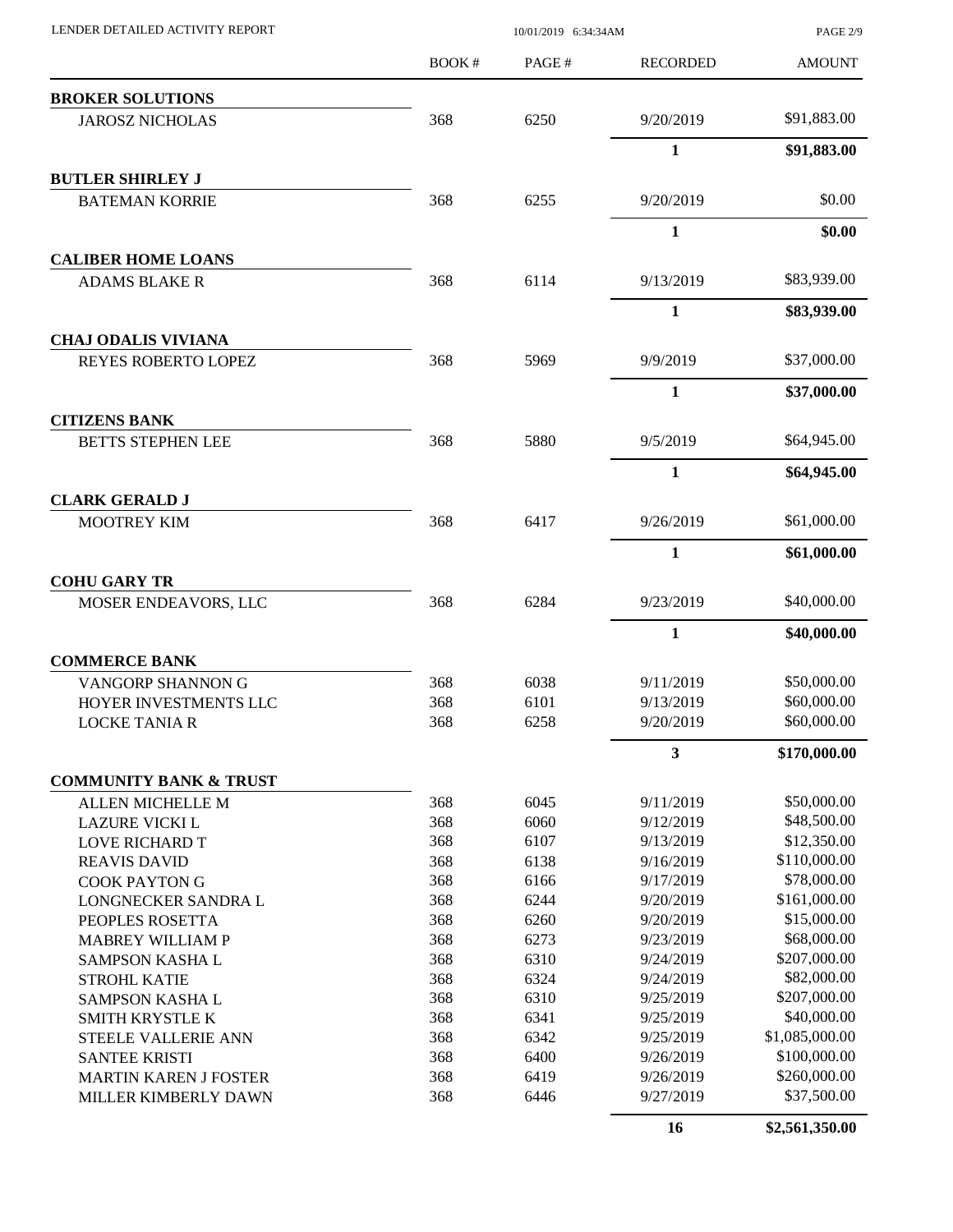| LENDER DETAILED ACTIVITY REPORT            | 10/01/2019 6:34:34AM |       |                         | PAGE 3/9       |
|--------------------------------------------|----------------------|-------|-------------------------|----------------|
|                                            | BOOK#                | PAGE# | <b>RECORDED</b>         | <b>AMOUNT</b>  |
| <b>COMMUNITY MORTGAGE</b>                  |                      |       |                         |                |
| <b>HALLETT VICKI S</b>                     | 368                  | 6524  | 9/30/2019               | \$282,150.00   |
|                                            |                      |       | $\mathbf{1}$            | \$282,150.00   |
| <b>COMMUNITY NATIONAL BANK &amp; TRUST</b> |                      |       |                         |                |
| <b>B &amp; B MOVIE THEATRES, LLC</b>       | 368                  | 6178  | 9/18/2019               | \$1,964,000.00 |
| SHELLENBERGER TESSA                        | 368                  | 6245  | 9/20/2019               | \$87,000.00    |
|                                            |                      |       | $\overline{2}$          | \$2,051,000.00 |
| <b>CORNERSTONE BANK</b>                    |                      |       |                         |                |
| YANG CHAO T                                | 368                  | 6231  | 9/19/2019               | \$1,020,000.00 |
|                                            |                      |       | $\mathbf{1}$            | \$1,020,000.00 |
| <b>CROCKER DAVE</b>                        |                      |       |                         |                |
| <b>JOHNSON CONNOR</b>                      | 368                  | 6033  | 9/11/2019               | \$30,000.00    |
|                                            |                      |       | $\mathbf{1}$            | \$30,000.00    |
| <b>CROCKER DODDIE</b>                      |                      |       |                         |                |
| <b>JOHNSON CONNOR</b>                      | 368                  | 6033  | 9/11/2019               | \$30,000.00    |
|                                            |                      |       | $\mathbf{1}$            | \$30,000.00    |
| <b>CRUZ AMARILLIS</b>                      |                      |       |                         |                |
| CIFUENTES JUSTO ISMAEL ESTRADA             | 368                  | 5772  | 9/3/2019                | \$35,000.00    |
|                                            |                      |       | $\mathbf{1}$            | \$35,000.00    |
| DAS ACQUISITION COMPANY                    |                      |       |                         |                |
| <b>CADDICK DANYEL</b>                      | 368                  | 6145  | 9/17/2019               | \$72,222.00    |
| <b>CADDICK DANYEL</b>                      | 368                  | 6369  | 9/25/2019               | \$72,222.00    |
| <b>FRIEND PAUL</b>                         | 368                  | 6415  | 9/26/2019               | \$79,292.00    |
| <b>CRAWFORD FORREST C</b>                  | 368                  | 6510  | 9/30/2019               | \$98,135.00    |
|                                            |                      |       | $\overline{\mathbf{4}}$ | \$321,871.00   |
| <b>FCS FINANCIAL</b>                       |                      |       |                         |                |
| MCALESTER ANNA CATHERINE                   | 368                  | 6247  | 9/20/2019               | \$204,000.00   |
| <b>MILLER JULIE BUXTON</b>                 | 368                  | 6451  | 9/27/2019               | \$171,500.00   |
| ZEBERT CANNIE DIONNE                       | 368                  | 6478  | 9/30/2019               | \$270,800.00   |
| ZEBERT CANNIE DIONNE                       | 368                  | 6479  | 9/30/2019               | \$144,600.00   |
| PETERSON SHAWN                             | 368                  | 6497  | 9/30/2019               | \$33,746.00    |
|                                            |                      |       | 5                       | \$824,646.00   |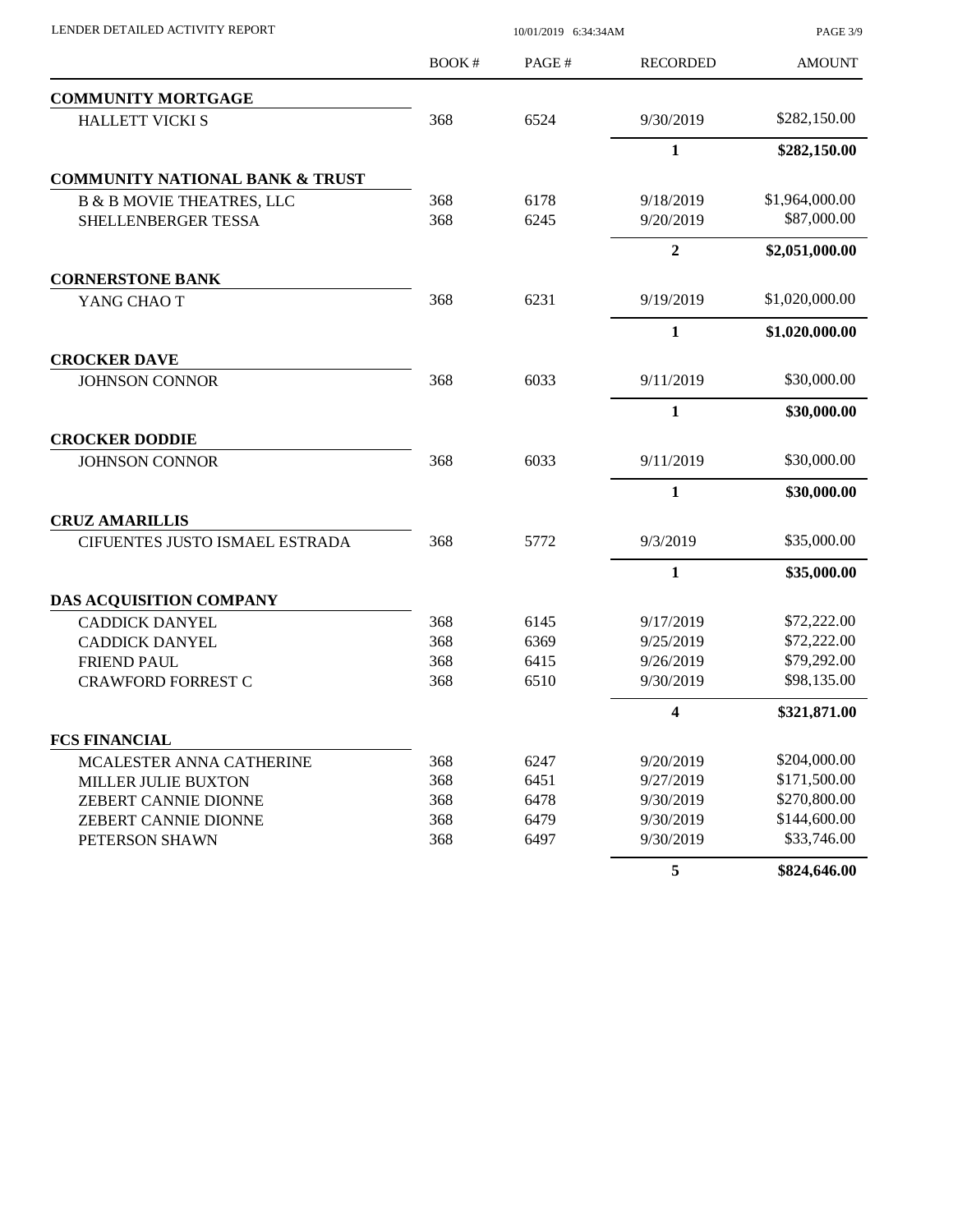PAGE 4/9

|                              | BOOK# | PAGE# | <b>RECORDED</b> | <b>AMOUNT</b>  |
|------------------------------|-------|-------|-----------------|----------------|
| FIRST COMMUNITY BANK         |       |       |                 |                |
| <b>VUKOVICH KATARINA</b>     | 368   | 5832  | 9/4/2019        | \$52,700.00    |
| HAWK'S LEASING, LLC          | 368   | 5952  | 9/9/2019        | \$680,000.00   |
| PARKER BOYT PROPERTIES, LLC  | 368   | 6002  | 9/10/2019       | \$57,800.00    |
| WILLIAMS JOANI B             | 368   | 6029  | 9/11/2019       | \$137,750.00   |
| SD HOMES, LLC                | 368   | 6059  | 9/12/2019       | \$21,000.00    |
| MLD ENTERPRISES, LLC         | 368   | 6089  | 9/13/2019       | \$120,000.00   |
| <b>KELLY NINA M</b>          | 368   | 6112  | 9/13/2019       | \$29,750.00    |
| SD HOMES, LLC                | 368   | 6122  | 9/16/2019       | \$26,500.00    |
| <b>LEMON CATIE</b>           | 368   | 6183  | 9/18/2019       | \$122,000.00   |
| <b>BOWERS MELISSA J</b>      | 368   | 6184  | 9/18/2019       | \$170,378.50   |
| <b>DENMARK MARINA</b>        | 368   | 6209  | 9/19/2019       | \$114,646.00   |
| <b>DENMARK MARINA</b>        | 368   | 6271  | 9/20/2019       | \$114,646.00   |
| PEREZ MIROSLAVA              | 368   | 6281  | 9/23/2019       | \$11,542.00    |
| <b>SANCHEZ FRANCELIA</b>     | 368   | 6387  | 9/26/2019       | \$35,730.66    |
| <b>LANNON RAMONA M</b>       | 368   | 6470  | 9/27/2019       | \$76,000.00    |
| <b>BADFORD KATHERINE ANN</b> | 368   | 6505  | 9/30/2019       | \$220,000.00   |
| <b>MILES REBECCA</b>         | 368   | 6525  | 9/30/2019       | \$101,500.00   |
| <b>MILES REBECCA</b>         | 368   | 6526  | 9/30/2019       | \$101,500.00   |
|                              |       |       | 18              | \$2,193,443.16 |
| <b>FIRST SECURITY BANK</b>   |       |       |                 |                |
| CB ASSET MANAGEMENT, LLC     | 368   | 6121  | 9/16/2019       | \$3,000,000.00 |
| <b>DUKE BRYAN</b>            | 368   | 6495  | 9/30/2019       | \$3,000,000.00 |
|                              |       |       | $\overline{2}$  | \$6,000,000.00 |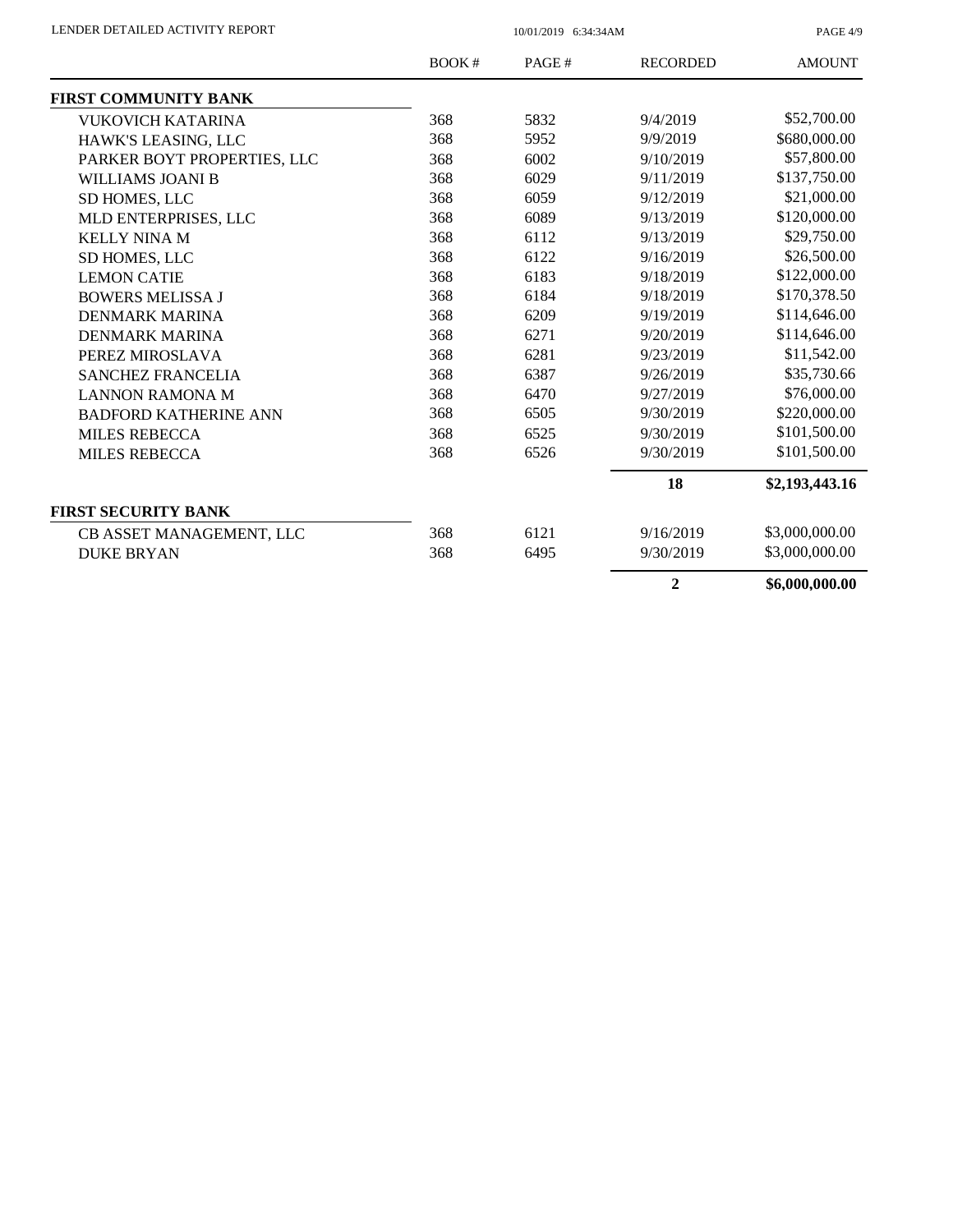PAGE 5/9

|                                              | <b>BOOK#</b> | PAGE# | <b>RECORDED</b> | <b>AMOUNT</b>  |
|----------------------------------------------|--------------|-------|-----------------|----------------|
| <b>FLAT BRANCH MORTGAGE</b>                  |              |       |                 |                |
| <b>SMITH JEWELL</b>                          | 368          | 5777  | 9/3/2019        | \$153,000.00   |
| <b>GLASSFORD NICOLE R</b>                    | 368          | 5779  | 9/3/2019        | \$116,060.00   |
| <b>CHIRBY JOHN</b>                           | 368          | 5793  | 9/3/2019        | \$124,100.00   |
| <b>GRINER AIMEE</b>                          | 368          | 5824  | 9/3/2019        | \$205,952.00   |
| ALCORN CHRISTINA M                           | 368          | 5829  | 9/4/2019        | \$57,000.00    |
| <b>POOR KEVIN</b>                            | 368          | 5835  | 9/4/2019        | \$115,960.00   |
| <b>GOFF MICHELLE E</b>                       | 368          | 5841  | 9/4/2019        | \$111,920.00   |
| PATRUM JASON A                               | 368          | 5859  | 9/5/2019        | \$189,248.00   |
| <b>WARD NIKKI</b>                            | 368          | 5884  | 9/5/2019        | \$215,000.00   |
| <b>JACKSON CRIS CLAYTON</b>                  | 368          | 5888  | 9/5/2019        | \$93,737.00    |
| <b>CRAWFORD NINA MARIE</b>                   | 368          | 5890  | 9/5/2019        | \$93,101.00    |
| VANPELT KIMBERLY A                           | 368          | 5965  | 9/9/2019        | \$65,062.00    |
| SANDY MICHAEL T                              | 368          | 5983  | 9/10/2019       | \$54,429.00    |
| <b>ARNOLD SHELIA Y</b>                       | 368          | 5998  | 9/10/2019       | \$150,350.00   |
| <b>DEMOSS KARLI</b>                          | 368          | 6000  | 9/10/2019       | \$142,352.00   |
| <b>MASON JOSHUA</b>                          | 368          | 6026  | 9/11/2019       | \$292,300.00   |
| HECKART BRIAN A                              | 368          | 6063  | 9/12/2019       | \$385,000.00   |
| ORTIZ DOROTHY KAY                            | 368          | 6099  | 9/13/2019       | \$128,000.00   |
| <b>HOBBS JAMES W</b>                         | 368          | 6131  | 9/16/2019       | \$51,909.00    |
| <b>JENKINSON ROBERT</b>                      | 368          | 6141  | 9/16/2019       | \$214,428.00   |
|                                              | 368          | 6161  | 9/17/2019       | \$151,200.00   |
| <b>KING LISA R</b>                           | 368          | 6169  | 9/17/2019       | \$176,540.00   |
| <b>HUDSON TEDRA</b>                          | 368          |       |                 | \$161,515.00   |
| DUNCAN DANIELLE V                            |              | 6263  | 9/20/2019       |                |
| <b>GUYETTE KYLIE</b>                         | 368          | 6268  | 9/20/2019       | \$55,555.00    |
| <b>KING GREGORY</b>                          | 368          | 6290  | 9/23/2019       | \$113,131.00   |
| <b>WYRICK SONDRA S</b>                       | 368          | 6364  | 9/25/2019       | \$121,600.00   |
| HUTCHISON TERESA A                           | 368          | 6378  | 9/26/2019       | \$179,340.00   |
| HIX PATRICIA L                               | 368          | 6380  | 9/26/2019       | \$173,487.00   |
| <b>TATEM CARMEN</b>                          | 368          | 6402  | 9/26/2019       | \$112,000.00   |
| <b>BISH RICHARD DEAN</b>                     | 368          | 6404  | 9/26/2019       | \$96,000.00    |
| <b>RION JAMES D</b>                          | 368          | 6428  | 9/26/2019       | \$161,148.00   |
| WILHITE MARK D                               | 368          | 6499  | 9/30/2019       | \$156,114.00   |
|                                              |              |       | 32              | \$4,616,538.00 |
| <b>FREEDOM MORTGAGE</b><br>KRUSE CLAUDETTE D | 368          | 6053  | 9/12/2019       | \$248,034.00   |
|                                              |              |       | $\mathbf{1}$    | \$248,034.00   |
| <b>GATEWAY MORTGAGE GROUP</b>                |              |       |                 |                |
| <b>HOLLOWAY COURTNEY</b>                     | 368          | 6266  | 9/20/2019       | \$237,500.00   |
| <b>GRAHAM KHALED M</b>                       | 368          | 6334  | 9/24/2019       | \$118,655.00   |
|                                              |              |       | $\mathbf{2}$    | \$356,155.00   |
| <b>GERSHMAN MORTGAGE</b>                     |              |       |                 |                |
| RICO JULIO TINAJERO                          | 368          | 5863  | 9/5/2019        | \$150,719.00   |
|                                              |              |       | $\mathbf{1}$    | \$150,719.00   |
| <b>GLJW LLC</b>                              |              |       |                 |                |
| ALLEY CAPITAL, LLC                           | 368          | 6078  | 9/12/2019       | \$22,000.00    |
|                                              |              |       | $\mathbf{1}$    | \$22,000.00    |
| <b>GREAT SOUTHERN BANK</b>                   |              |       |                 |                |
| <b>ZEPEDA PAMELA E</b>                       | 368          | 6473  | 9/30/2019       | \$17,000.00    |
|                                              |              |       | $\mathbf{1}$    | \$17,000.00    |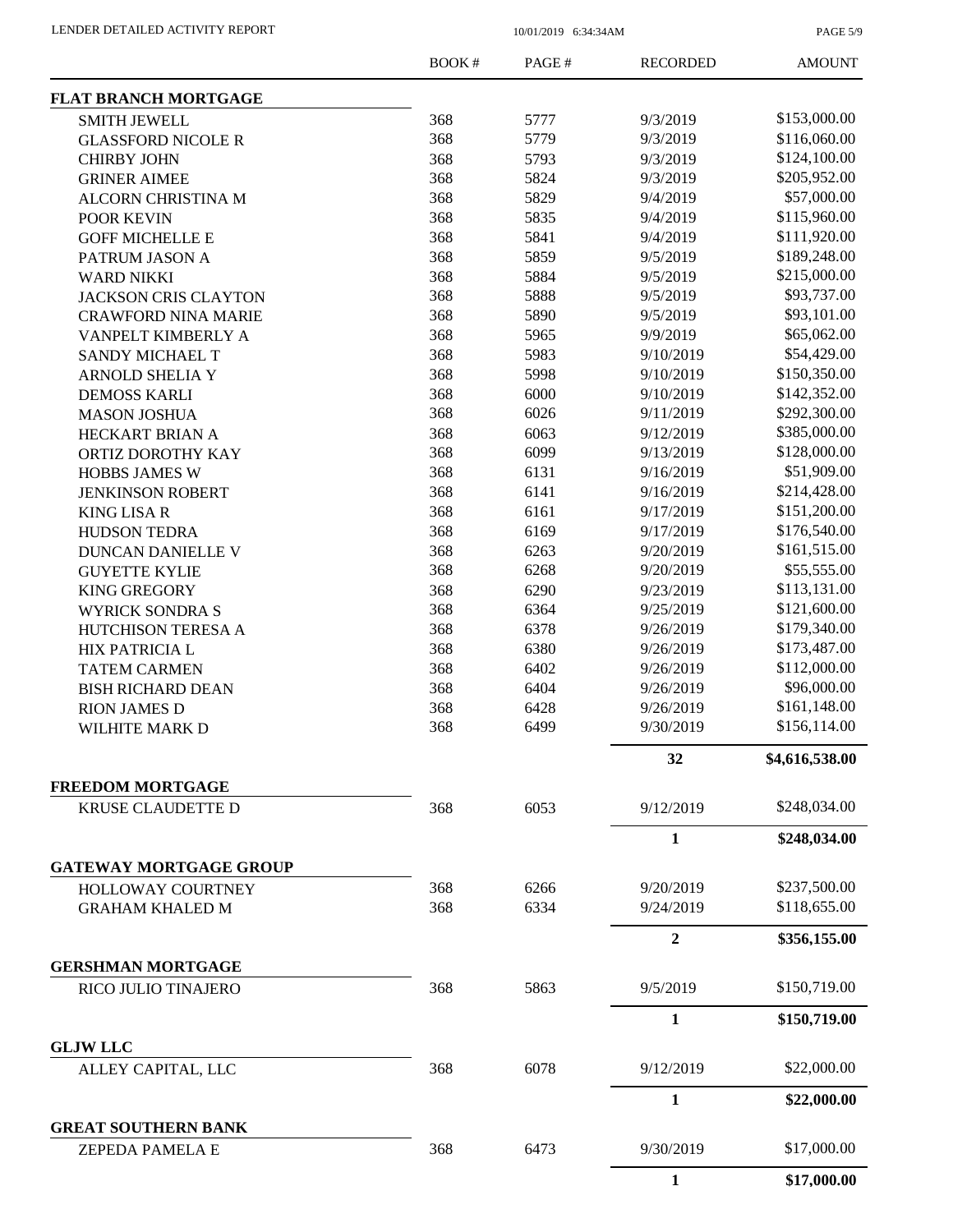| LENDER DETAILED ACTIVITY REPORT                            |       | PAGE 6/9 |                           |                 |
|------------------------------------------------------------|-------|----------|---------------------------|-----------------|
|                                                            | BOOK# | PAGE#    | <b>RECORDED</b>           | <b>AMOUNT</b>   |
| <b>GUARANTY BANK</b>                                       |       |          |                           |                 |
| <b>BOYER SUSAN L</b>                                       | 368   | 5819     | 9/3/2019                  | \$200,000.00    |
| HENRY ELIZABETH                                            | 368   | 5848     | 9/4/2019                  | \$158,000.00    |
| <b>MOSER CONNIE</b>                                        | 368   | 5882     | 9/5/2019                  | \$118,500.00    |
| <b>JOHNSON RACHEL</b>                                      | 368   | 6073     | 9/12/2019                 | \$182,139.00    |
| STEVE MOSER PROPERTIES, LLC                                | 368   | 6264     | 9/20/2019                 | \$47,200.00     |
| <b>COLLINS SHERRY L</b>                                    | 368   | 6511     | 9/30/2019                 | \$24,500.00     |
|                                                            |       |          | 6                         | \$730,339.00    |
| <b>LEGACY HOUSING CORPORATION</b><br>HILLSIDE ESTATES, LLC | 368   | 5817     | 9/3/2019                  | \$540,000.00    |
|                                                            |       |          | $\mathbf{1}$              | \$540,000.00    |
| <b>LOANDEPOT.COM</b>                                       |       |          |                           |                 |
| <b>GARRETT DAWN</b>                                        | 368   | 6176     | 9/18/2019                 | \$131,000.00    |
|                                                            |       |          | 1                         | \$131,000.00    |
| <b>MAILES CAROL J TR</b>                                   |       |          |                           | \$30,000.00     |
| MOSER ENDEAVORS, LLC                                       | 368   | 6285     | 9/23/2019<br>$\mathbf{1}$ | \$30,000.00     |
| <b>MAILES FAMILY TRUST</b>                                 |       |          |                           |                 |
| PETERS INVESTMENTS, LLC                                    | 368   | 6210     | 9/19/2019                 | \$140,000.00    |
|                                                            |       |          | $\mathbf{1}$              | \$140,000.00    |
| <b>MAILES KIMBER D TR</b>                                  |       |          |                           |                 |
| MOSER ENDEAVORS, LLC                                       | 368   | 6285     | 9/23/2019                 | \$30,000.00     |
|                                                            |       |          | 1                         | \$30,000.00     |
| <b>MCCLAIN DARLENE</b>                                     |       |          |                           |                 |
| PASTOR MIGUEL A                                            | 368   | 6031     | 9/11/2019                 | \$36,000.00     |
| <b>CASTILLO LETICIA</b>                                    | 368   | 6454     | 9/27/2019                 | \$40,500.00     |
|                                                            |       |          | $\overline{2}$            | \$76,500.00     |
| <b>MID-MISSOURI BANK</b><br>MANIGAS LAND COMPANY, LLC      | 368   | 5868     | 9/5/2019                  | \$4,011,620.90  |
| <b>HAASE AMBER J</b>                                       | 368   | 6315     | 9/24/2019                 | \$29,000.00     |
| <b>HAASE AMBER J</b>                                       | 368   | 6315     | 9/25/2019                 | \$29,000.00     |
|                                                            |       |          | $\mathbf{3}$              | \$4,069,620.90  |
| <b>MIDCAP FINANCIAL TRUST</b>                              |       |          |                           |                 |
| PROTEIN FOR PETS OPCO, LLC                                 | 368   | 6091     | 9/13/2019                 | 25,000,000.00   |
|                                                            |       |          | $\mathbf{1}$              | \$25,000,000.00 |
| MISSOURI MORTGAGE SERVICES                                 |       |          |                           |                 |
| <b>JUDD SARAH M</b>                                        | 368   | 6275     | 9/23/2019                 | \$116,161.00    |
| <b>OAKSTAR BANK</b>                                        |       |          | $\mathbf{1}$              | \$116,161.00    |
| <b>SACHS AARON</b>                                         | 368   | 5857     | 9/5/2019                  | \$1,000,000.00  |
| <b>SACHS AARON WILLIAM TR</b>                              | 368   | 6356     | 9/25/2019                 | \$617,142.00    |
|                                                            |       |          |                           |                 |

**2 \$1,617,142.00**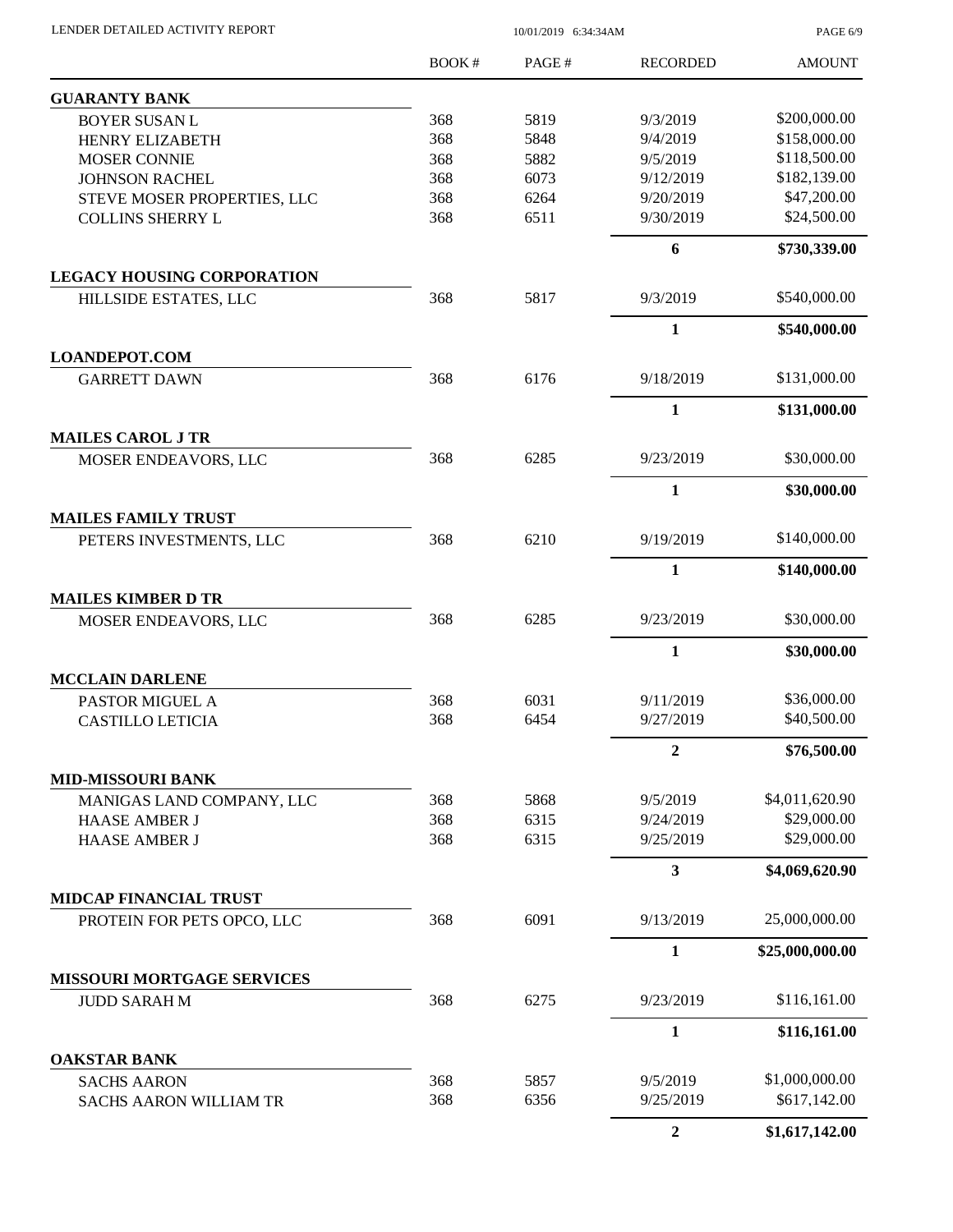LENDER DETAILED ACTIVITY REPORT 10/01/2019 6:34:34AM

PAGE 7/9

|                                                  | BOOK#      | PAGE# | <b>RECORDED</b>         | <b>AMOUNT</b>    |
|--------------------------------------------------|------------|-------|-------------------------|------------------|
| PATTERSON DOROTHY                                |            |       |                         |                  |
| MCKINNEY LINDA M                                 | 368        | 6467  | 9/27/2019               | \$75,000.00      |
|                                                  |            |       | $\mathbf{1}$            | \$75,000.00      |
| PENNYMAC LOAN SERVICES                           |            |       |                         |                  |
| <b>GARNER ELIZABETH D</b>                        | 368        | 6376  | 9/26/2019               | \$165,000.00     |
|                                                  |            |       | 1                       | \$165,000.00     |
| PEOPLES BANK                                     |            |       |                         |                  |
| <b>ARMSTRONG PAUL</b>                            | 368        | 5850  | 9/4/2019                | \$61,500.00      |
| JDW MANAGEMENT, LLC                              | 368        | 5877  | 9/5/2019                | \$68,000.00      |
| WILLIAMS JOSHUA D                                | 368        | 5954  | 9/9/2019                | \$44,000.00      |
| <b>HENSON JON A</b>                              | 368        | 6066  | 9/12/2019               | \$249,900.00     |
| <b>SAMPSON STACI</b>                             | 368        | 6069  | 9/12/2019               | \$134,725.00     |
| <b>VERI CLIVE C</b>                              | 368        | 6227  | 9/19/2019               | \$223,200.00     |
| STANDEFORD JESSICA                               | 368        | 6448  | 9/27/2019               | \$133,000.00     |
| <b>GARDNER ELISABETH</b>                         | 368        | 6464  | 9/27/2019               | \$18,082.28      |
| NURSARIWALA SEFALI                               | 368        | 6520  | 9/30/2019               | \$569,200.00     |
|                                                  |            |       | $\boldsymbol{9}$        | \$1,501,607.28   |
| PEREZ MARIO LEONEL CHAJ                          |            |       |                         | \$37,000.00      |
| TEBALAN JAEL JULISA HERNANDEZ                    | 368        | 5969  | 9/9/2019                |                  |
| PINNACLE BANK                                    |            |       | $\mathbf{1}$            | \$37,000.00      |
|                                                  |            |       |                         | \$73,800.00      |
| <b>GARTON CYNTHIA A</b>                          | 368<br>368 | 6257  | 9/20/2019               | \$157,000.00     |
| <b>SAMPSON ERNEST</b>                            |            | 6294  | 9/23/2019               |                  |
|                                                  |            |       | $\overline{2}$          | \$230,800.00     |
| <b>POOLE LOIS</b><br><b>JMO INVESTMENTS, LLC</b> | 368        | 6431  | 9/27/2019               | \$100,000.00     |
|                                                  |            |       | $\mathbf{1}$            | \$100,000.00     |
| <b>POOLE WILBURN</b>                             |            |       |                         |                  |
| JMO INVESTMENTS, LLC                             | 368        | 6431  | 9/27/2019               | \$100,000.00     |
|                                                  |            |       | $\mathbf{1}$            | \$100,000.00     |
| <b>QUICKEN LOANS</b>                             |            |       |                         |                  |
| <b>JOHNSON MARK E</b>                            | 368        | 6087  | 9/13/2019               | \$121,947.00     |
| <b>BROOKSHIRE JASON K</b>                        | 368        | 6117  | 9/16/2019               | \$176,700.00     |
| <b>LOWE GARY E</b>                               | 368        | 6291  | 9/23/2019               | \$108,872.00     |
| <b>LANKFORD TERRY L</b>                          | 368        | 6339  | 9/25/2019               | \$182,488.00     |
|                                                  |            |       | $\overline{\mathbf{4}}$ | \$590,007.00     |
| <b>REGIONS BANK</b>                              |            |       |                         |                  |
| KAMO ELECTRIC COOPERATIVE                        | 368        | 6213  | 9/19/2019               | 32,535,000.00    |
|                                                  |            |       | $\mathbf{1}$            | \$132,535,000.00 |
| ROYAL UNITED MORTGAGE                            |            |       |                         |                  |
| <b>BAIRD KELLIE</b>                              | 368        | 6373  | 9/26/2019               | \$67,000.00      |
|                                                  |            |       | $\mathbf{1}$            | \$67,000.00      |
| <b>SCHWEITZER SIERRA</b><br><b>REYES YMELDA</b>  | 368        | 6031  | 9/11/2019               | \$36,000.00      |
|                                                  |            |       | $\mathbf{1}$            | \$36,000.00      |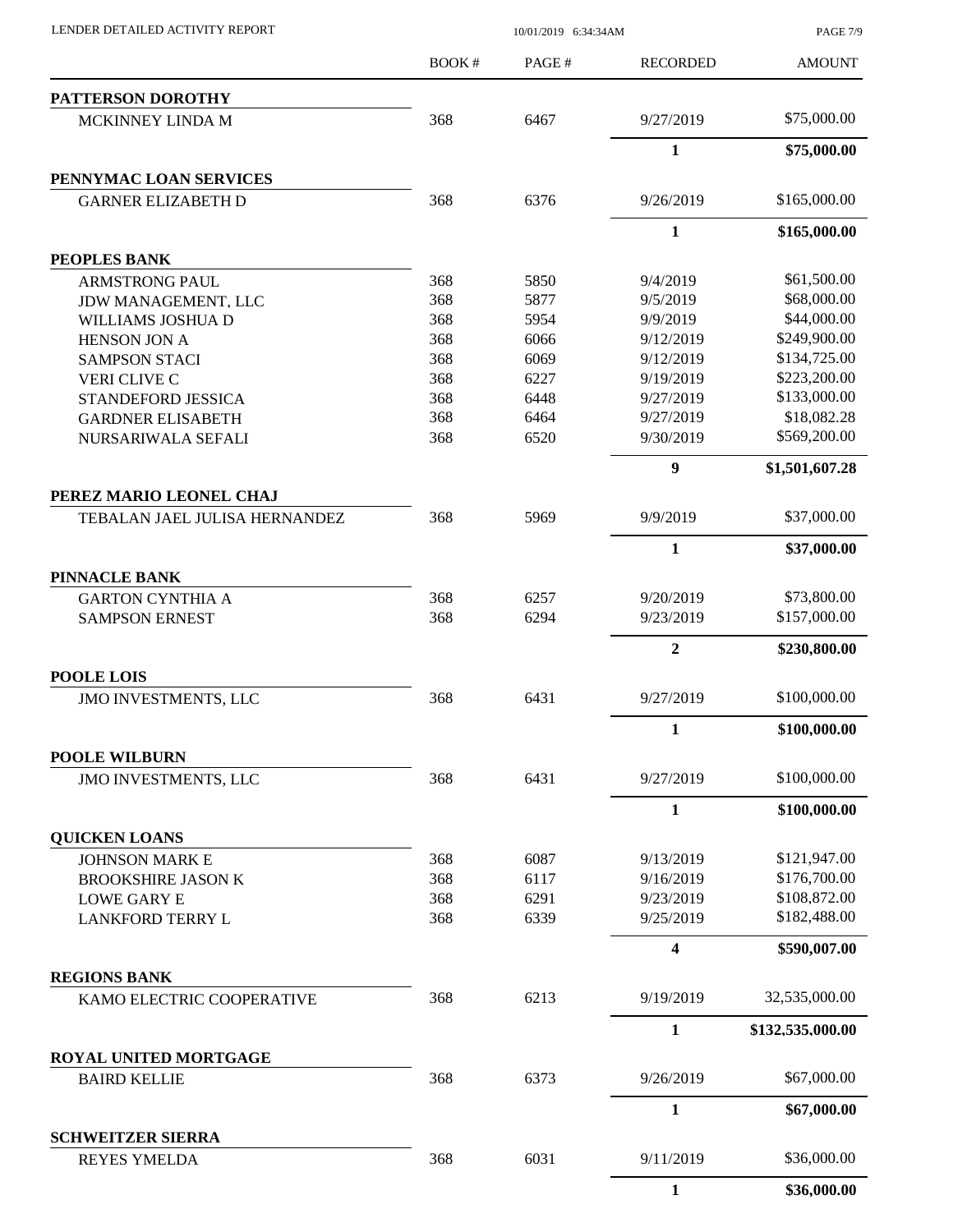LENDER DETAILED ACTIVITY REPORT 10/01/2019 6:34:34AM

PAGE 8/9

|                                                 | BOOK# | PAGE# | <b>RECORDED</b>                                                                                                                                                                                                                                                                                                                                                                                  | <b>AMOUNT</b>  |
|-------------------------------------------------|-------|-------|--------------------------------------------------------------------------------------------------------------------------------------------------------------------------------------------------------------------------------------------------------------------------------------------------------------------------------------------------------------------------------------------------|----------------|
| <b>SCHWEITZER SIERRA LYNN</b>                   |       |       |                                                                                                                                                                                                                                                                                                                                                                                                  |                |
| <b>CASTILLO LETICIA</b>                         | 368   | 6454  | 9/27/2019<br>$\mathbf{1}$<br>9/17/2019<br>$\mathbf{1}$<br>9/26/2019<br>$\mathbf{1}$<br>9/3/2019<br>9/6/2019<br>9/9/2019<br>9/9/2019<br>9/10/2019<br>9/10/2019<br>9/11/2019<br>9/12/2019<br>9/12/2019<br>9/13/2019<br>9/13/2019<br>9/16/2019<br>9/17/2019<br>9/19/2019<br>9/19/2019<br>9/20/2019<br>9/23/2019<br>9/23/2019<br>9/25/2019<br>9/25/2019<br>9/27/2019<br>9/27/2019<br>9/27/2019<br>23 | \$40,500.00    |
|                                                 |       |       |                                                                                                                                                                                                                                                                                                                                                                                                  | \$40,500.00    |
| <b>SERVION, INC</b>                             |       |       |                                                                                                                                                                                                                                                                                                                                                                                                  |                |
| MILLER BARBARA A                                | 368   | 6155  |                                                                                                                                                                                                                                                                                                                                                                                                  | \$210,000.00   |
|                                                 |       |       |                                                                                                                                                                                                                                                                                                                                                                                                  | \$210,000.00   |
| SONNY FLAT INVESTMENTS, LLC                     |       |       |                                                                                                                                                                                                                                                                                                                                                                                                  |                |
| <b>MARTIN KAREN J FOSTER</b>                    | 368   | 6420  |                                                                                                                                                                                                                                                                                                                                                                                                  | \$65,000.00    |
|                                                 |       |       |                                                                                                                                                                                                                                                                                                                                                                                                  | \$65,000.00    |
| SOUTHWEST MISSOURI BANK                         |       |       |                                                                                                                                                                                                                                                                                                                                                                                                  |                |
| <b>SCHULTZ DONALD J</b>                         | 368   | 5822  |                                                                                                                                                                                                                                                                                                                                                                                                  | \$157,500.00   |
| HOUSE JODEY LEE                                 | 368   | 5925  |                                                                                                                                                                                                                                                                                                                                                                                                  | \$53,000.00    |
| <b>GRAHAM NANCY J</b>                           | 368   | 5953  |                                                                                                                                                                                                                                                                                                                                                                                                  | \$63,000.00    |
| <b>JAMES JESSE A</b>                            | 368   | 5955  |                                                                                                                                                                                                                                                                                                                                                                                                  | \$178,400.00   |
| <b>MAYFIELD DENNIS R</b>                        | 368   | 6005  |                                                                                                                                                                                                                                                                                                                                                                                                  | \$96,000.00    |
| <b>MAYFIELD TARA M</b>                          | 368   | 6007  |                                                                                                                                                                                                                                                                                                                                                                                                  | \$133,600.00   |
| <b>FINLEY LESLIE A</b>                          | 368   | 6024  |                                                                                                                                                                                                                                                                                                                                                                                                  | \$141,100.00   |
| <b>ENDICOTT JILL A</b>                          | 368   | 6056  |                                                                                                                                                                                                                                                                                                                                                                                                  | \$21,960.00    |
| <b>MACE EDWARD</b>                              | 368   | 6057  |                                                                                                                                                                                                                                                                                                                                                                                                  | \$14,058.34    |
| <b>BUTLER VICKIE LYNN</b>                       | 368   | 6084  |                                                                                                                                                                                                                                                                                                                                                                                                  | \$25,000.00    |
| <b>DANIELS HEATHER</b>                          | 368   | 6103  |                                                                                                                                                                                                                                                                                                                                                                                                  | \$107,400.00   |
| <b>HURN AMANDA</b>                              | 368   | 6132  |                                                                                                                                                                                                                                                                                                                                                                                                  | \$180,000.00   |
| <b>KIDD NATALIE D</b>                           | 368   | 6170  |                                                                                                                                                                                                                                                                                                                                                                                                  | \$20,000.00    |
| THOMAS FIRM, LLC                                | 368   | 6222  |                                                                                                                                                                                                                                                                                                                                                                                                  | \$61,500.00    |
| <b>BIG SPOON INVESTMENTS LLC</b>                | 368   | 6224  |                                                                                                                                                                                                                                                                                                                                                                                                  | \$106,000.00   |
| DECKER JOANNA                                   | 368   | 6270  |                                                                                                                                                                                                                                                                                                                                                                                                  | \$184,000.00   |
| <b>ELLIS CHRISTINE</b>                          | 368   | 6276  |                                                                                                                                                                                                                                                                                                                                                                                                  | \$144,000.00   |
| <b>REINHART ERIC</b>                            | 368   | 6288  |                                                                                                                                                                                                                                                                                                                                                                                                  | \$40,000.00    |
| <b>BRUMFIELD REBECCA D</b>                      | 368   | 6340  |                                                                                                                                                                                                                                                                                                                                                                                                  | \$7,500.00     |
| <b>WALTRIP LYNDSI</b>                           | 368   | 6368  |                                                                                                                                                                                                                                                                                                                                                                                                  | \$88,369.00    |
| <b>FIELDS JULIE</b>                             | 368   | 6438  |                                                                                                                                                                                                                                                                                                                                                                                                  | \$400,000.00   |
| <b>FISHER KAREN W</b>                           | 368   | 6439  |                                                                                                                                                                                                                                                                                                                                                                                                  | \$50,000.00    |
| KNIGHT LAUREN L                                 | 368   | 6452  |                                                                                                                                                                                                                                                                                                                                                                                                  | \$220,800.00   |
|                                                 |       |       |                                                                                                                                                                                                                                                                                                                                                                                                  | \$2,493,187.34 |
| THE FIRST NATIONAL BANK & TRUST COMPANY OF VINI |       |       |                                                                                                                                                                                                                                                                                                                                                                                                  |                |
| <b>SAWYER REBECCA</b>                           | 368   | 6076  | 9/12/2019                                                                                                                                                                                                                                                                                                                                                                                        | \$235,000.00   |
|                                                 |       |       | $\mathbf{1}$                                                                                                                                                                                                                                                                                                                                                                                     | \$235,000.00   |
| THE MORTGAGE HOUSE                              |       |       |                                                                                                                                                                                                                                                                                                                                                                                                  |                |
| <b>GOLLUBSKE ERIN N</b>                         | 368   | 5854  | 9/4/2019                                                                                                                                                                                                                                                                                                                                                                                         | \$141,550.00   |
|                                                 |       |       | $\mathbf{1}$                                                                                                                                                                                                                                                                                                                                                                                     | \$141,550.00   |